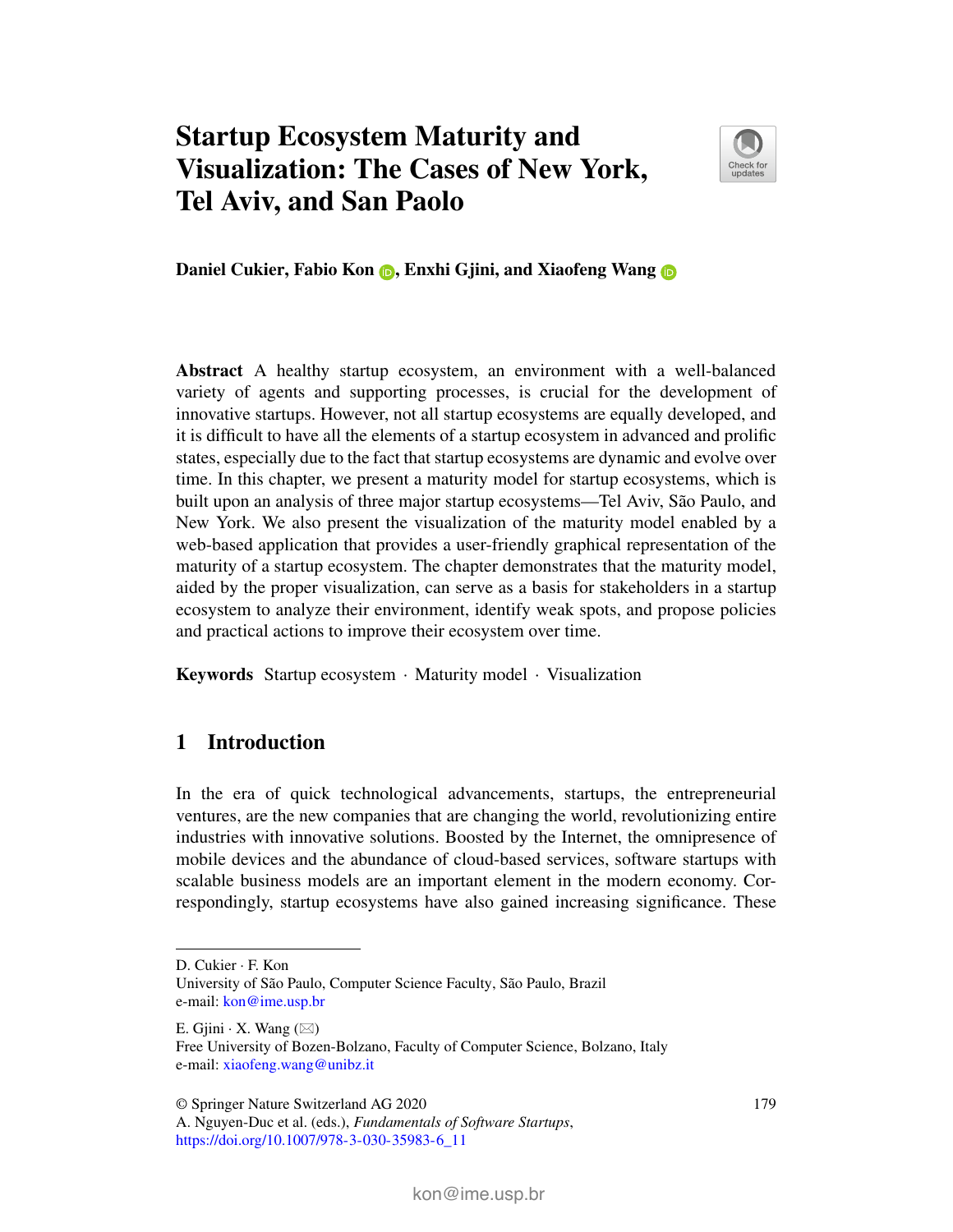ecosystems are very dynamic environments that include many startup companies in different stages of development, various types of organizations, and people, all being in continuous interaction with one another.

Startup ecosystems are not static entities. They are similar to biological ecosystems, behaving like living organisms and changing over time. Some startup ecosystems have existed for over 50 years, while others are newly born. This difference in evolution and maturity makes comparing them a challenge. Moreover, if they are to evolve toward fruitful and sustainable environments, nascent ecosystems need a clear vision of how to develop their community.

Considering the existence of hundreds of technological clusters in different countries, it is difficult to identify what is the level of development of each ecosystem. This is why having a way to measure the maturity level of an ecosystem with respect to multiple factors would be useful for comparing different realities and also proposing practical actions that can help existing ecosystems improve.

Maturity models have been used in the software industry as a tool to assess people, culture, processes, and technologies [1]. These models define a methodology to evaluate software development companies and IT management processes. They are not prescribed processes themselves, but descriptions of the characteristics of effective processes. The application of maturity models has been widened to more than 20 other domains during the last two decades. However, classifying the maturity of a startup ecosystem in a city is very different from classifying software development processes in a company. When deciding the maturity of a startup ecosystem, it is important to analyze both its static characteristics and its dynamics, to emphasize the relationships among ecosystem agents instead of only describing the elements as isolated entities, and to map the key factors of each maturity level as well as the path to the next level [2]. With such a maturity model, it is possible not only to compare different ecosystems, but also to identify gaps and propose customized practical actions that can yield meaningful improvement and lead ecosystems to the next level of development.

In this chapter, we describe a recently developed maturity model of startup ecosystems by two of the coauthors [2]. The model was developed drawing upon an extensive empirical study of three ecosystems in three different geographical regions: Tel Aviv, New York, and São Paulo. It sheds light on the characteristics and dynamics of startup ecosystems as well as their evolution path. The description is enriched by a set of visuals rendered through a web application that implemented the maturity model.

### **2 A Startup Ecosystem Maturity Model**

The theoretical grounding of the maturity model is a conceptual framework for startup ecosystems developed after an extensive literature review on startup ecosystems and a detailed qualitative research conducted in two existing ecosystems: Tel Aviv [3] and São Paulo [4]. Two different techniques were applied during the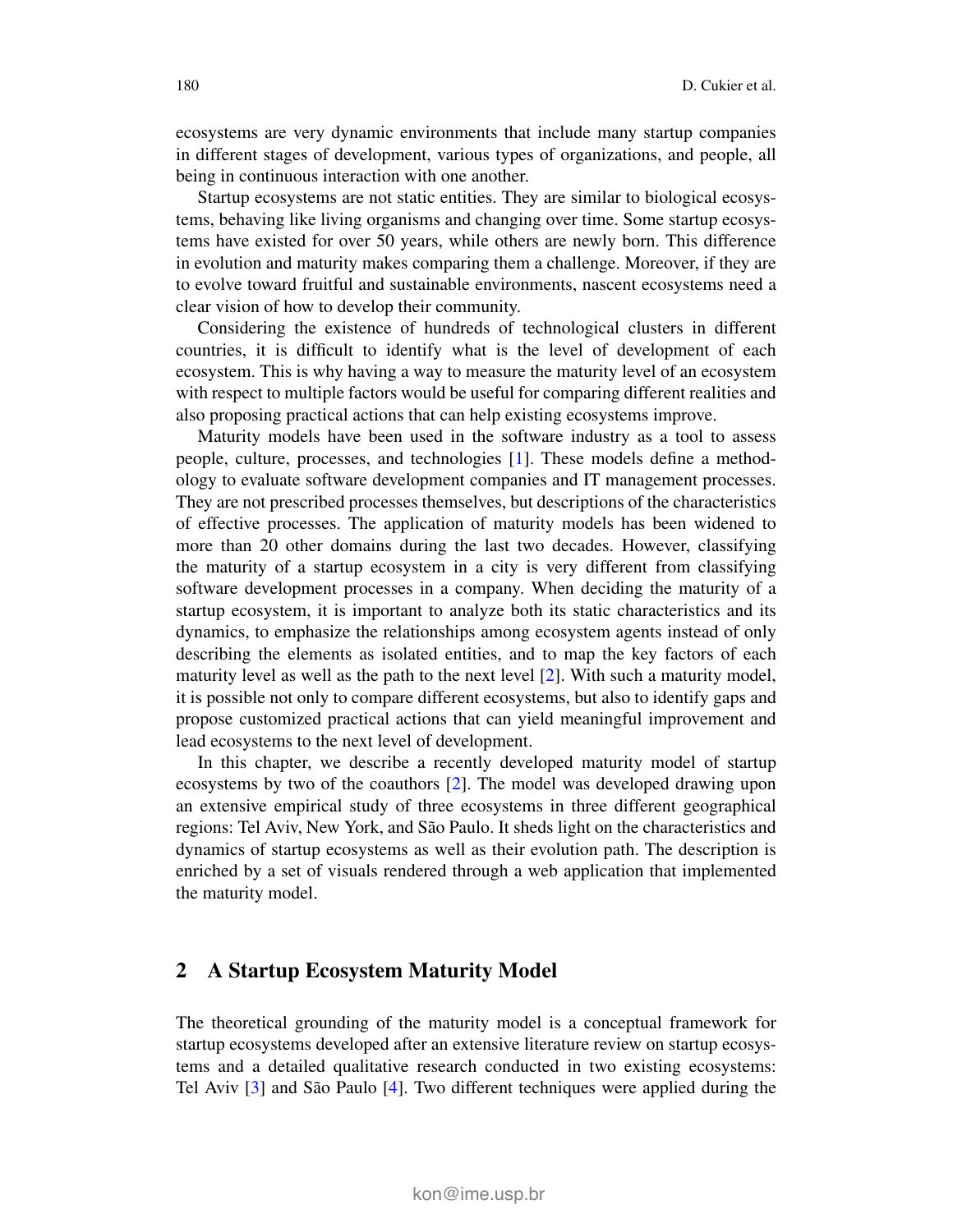period of the empirical study: (1) a multiple case study involving 80 semi-structured interviews conducted with key players of both ecosystems, including entrepreneurs, educators, executives investors, etc. and (2) a systematic workshop/focus group conducted in São Paulo.

| Four maturity levels of a startup ecosystem: |  |
|----------------------------------------------|--|
| - M1: Nascent                                |  |
| $-$ M2: Evolving                             |  |
| $-$ M3: Mature                               |  |
| $-$ M4: Self-sustainable                     |  |

The conceptual framework, illustrated in Fig. 1, clearly represents a set of important elements that play key roles in a startup ecosystem, including Startup, Entrepreneur, Market, Legal frame, etc., and a wide number of relationships among them. The relationships in the conceptual framework have two graphical representation: (1) continuous arrows, which represent the primary relationships that exist in a startup ecosystem almost all the times; (2) dotted arrows, which illustrate the relationships that are spotted only part of the times. The type of a relationship is defined by the label positioned close to an arrow.

The conceptual framework was essential in the creation of the maturity model. By an in-depth analysis of the collected empirical data, the main elements of the conceptual framework were transformed into a list of 22 factors. The factors were categorized in two groups: essential and complementary factors. The essential factors are important to take into consideration when a specific level of maturity has been reached by the ecosystem, while the complementary ones are important in advancing the ecosystem to the next maturity level. By evaluating each of these 22 factors and classifying the possible results, a scale was created, containing for each factor three possible levels of advancement: L1, L2, or L3. Table 1 shows the list of factors and the defined scales (see [2] for a detailed definition of all the factors).

Based on the percentage of the factors at each level (L1, L2, or L3), four maturity levels were defined [2]:

- Nascent (M1): In this state, the startup ecosystem is already recognized as a startup hub, with already some existing startups, a few investment deals, and government initiatives to stimulate or accelerate the ecosystem development. However, there is still no great output in terms of job generation or worldwide penetration.
- Evolving (M2): In this state, the startup ecosystem is in the evolving stage with a few successful companies which also have regional impact, job generation, and a small local economic impact. To be at this level, the ecosystem must have all essential factors classified at least at L2, and 30% of complementary factors also at L2.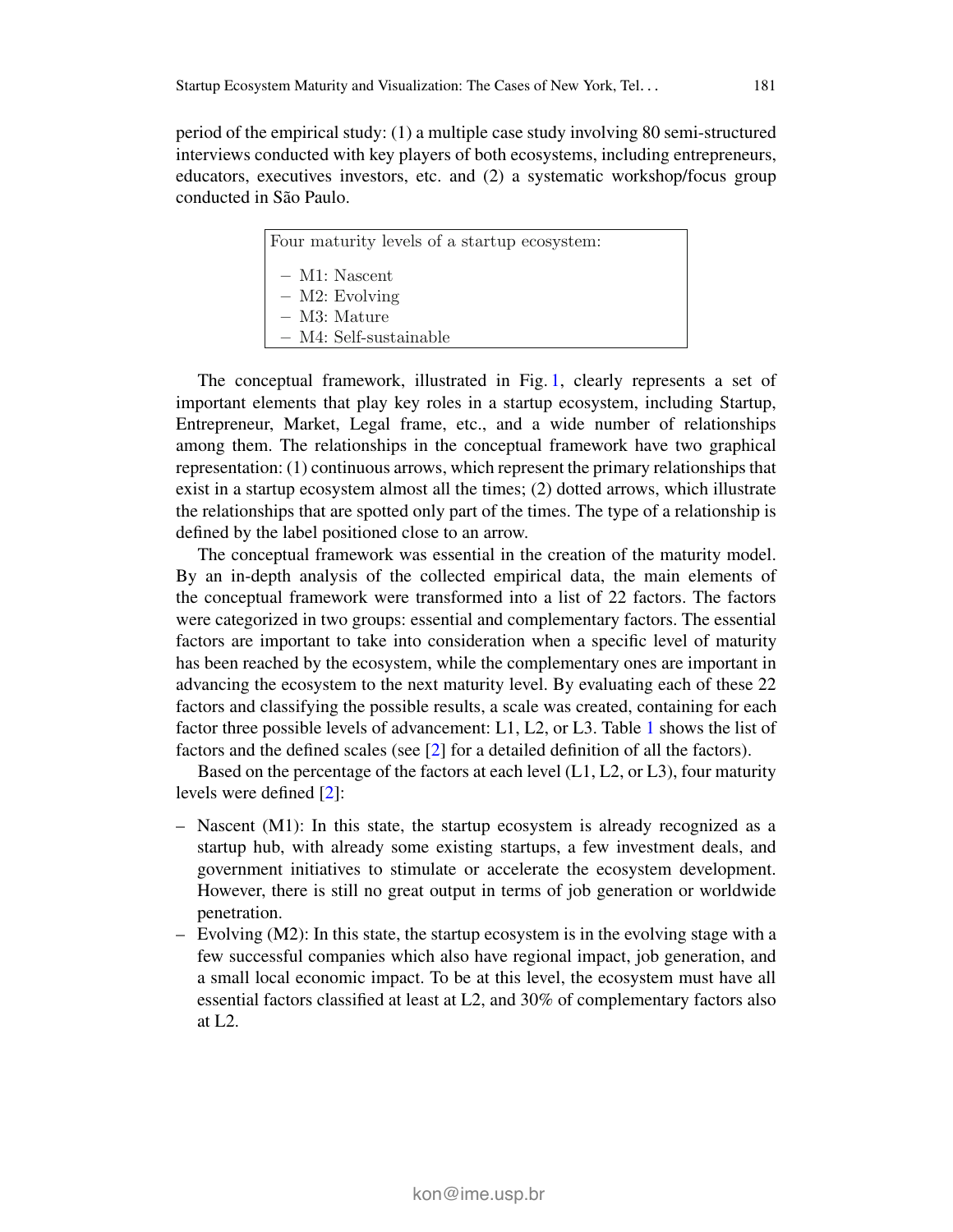

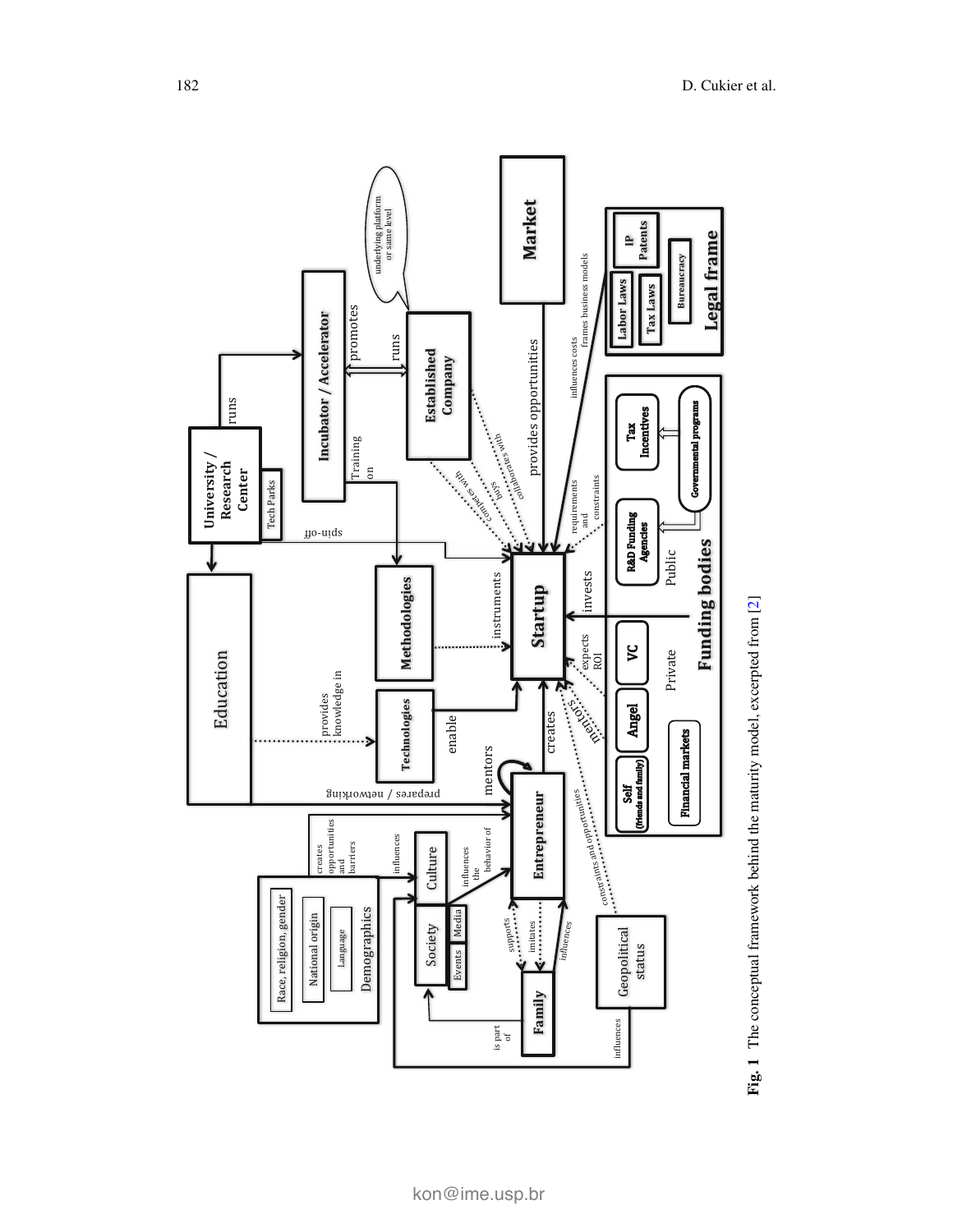|                                                       | Level of advancement |              |                |
|-------------------------------------------------------|----------------------|--------------|----------------|
| Factors                                               | L1                   | L2           | L <sub>3</sub> |
| Exit strategies <sup>a</sup>                          | $\theta$             | $\mathbf{1}$ | $\geq$ 2       |
| Global market <sup>a</sup>                            | ${<}10\%$            | 10-40%       | $>40\%$        |
| Entrepreneurship in universities <sup>a</sup>         | ${<}2\%$             | $2 - 10%$    | $>10\%$        |
| Culture values for entrepreneurship <sup>a</sup>      | ${<}0.5$             | $0.5 - 0.75$ | >0.75          |
| Startup events <sup>a</sup>                           | Monthly              | Weekly       | Daily          |
| Ecosystem data and research <sup>a</sup>              | N/A                  | Partial      | Full           |
| Ecosystem generations <sup>a</sup>                    | $\theta$             | $\mathbf{1}$ | $\geq$ 2       |
| Mentoring quality                                     | ${<}10\%$            | $10 - 50%$   | $> 50\%$       |
| Bureaucracy                                           | $>40\%$              | 10-40%       | ${<}10\%$      |
| Tax burden                                            | $> 50\%$             | 30-50%       | $<$ 30%        |
| Accelerators quality (% success)                      | ${<}10\%$            | $10 - 50%$   | $> 50\%$       |
| Access to funding in USD/year                         | $<$ 200M             | $200M-1B$    | >1B            |
| Human capital quality                                 | >20th                | $15-20$ th   | $<$ 15th       |
| Technology transfer processes                         | <4.0                 | $4.0 - 5.0$  | > 5.0          |
| Methodologies knowledge                               | ${<}20\%$            | 20-60%       | $> 60\%$       |
| Specialized media players                             | $\leq$ 3             | $3 - 5$      | > 5            |
| Relative measured factors (per 1 million inhabitants) |                      |              |                |
| Number of startups <sup>a</sup>                       | $<$ 200              | $200 - 1k$   | >1k            |
| Angel funding in number of deals/year <sup>a</sup>    | $<$ 5                | $5 - 50$     | > 50           |
| High-tech companies presence <sup>a</sup>             | $<$ 2                | $2 - 10$     | >10            |
| Access to funding in number of deals/year             | < 50                 | $50 - 300$   | >300           |

**Table 1** The startup ecosystem maturity model, adapted from [2]

<sup>a</sup> Essential factors

– Mature (M3): In this state, the startup ecosystem includes hundreds of startups, where there is a considerable amount of investing deals, existing successful startups with worldwide impact, and a first generation of successful entrepreneurs who help the ecosystem to grow and be self-sustainable. To be at this level, the ecosystem must have all essential factors classified at least at L2, 50% of complementary factors also at L2, and at least 30% of all factors at L3.

Incubators/tech parks  $\vert 1 \vert$   $\vert 2-5 \vert >5$ Established companies influence  $|<2$   $|<2$ –10  $|>10$ 

– Self-sustainable (M4): In this state, the startup ecosystem includes thousands of startups and financing deals, at least a second generation of entrepreneur mentors, especially angel investors, a strong network of successful entrepreneurs engaged with the long-term maintenance of the ecosystem, and an inclusive environment with many startup events and high-quality technical talent.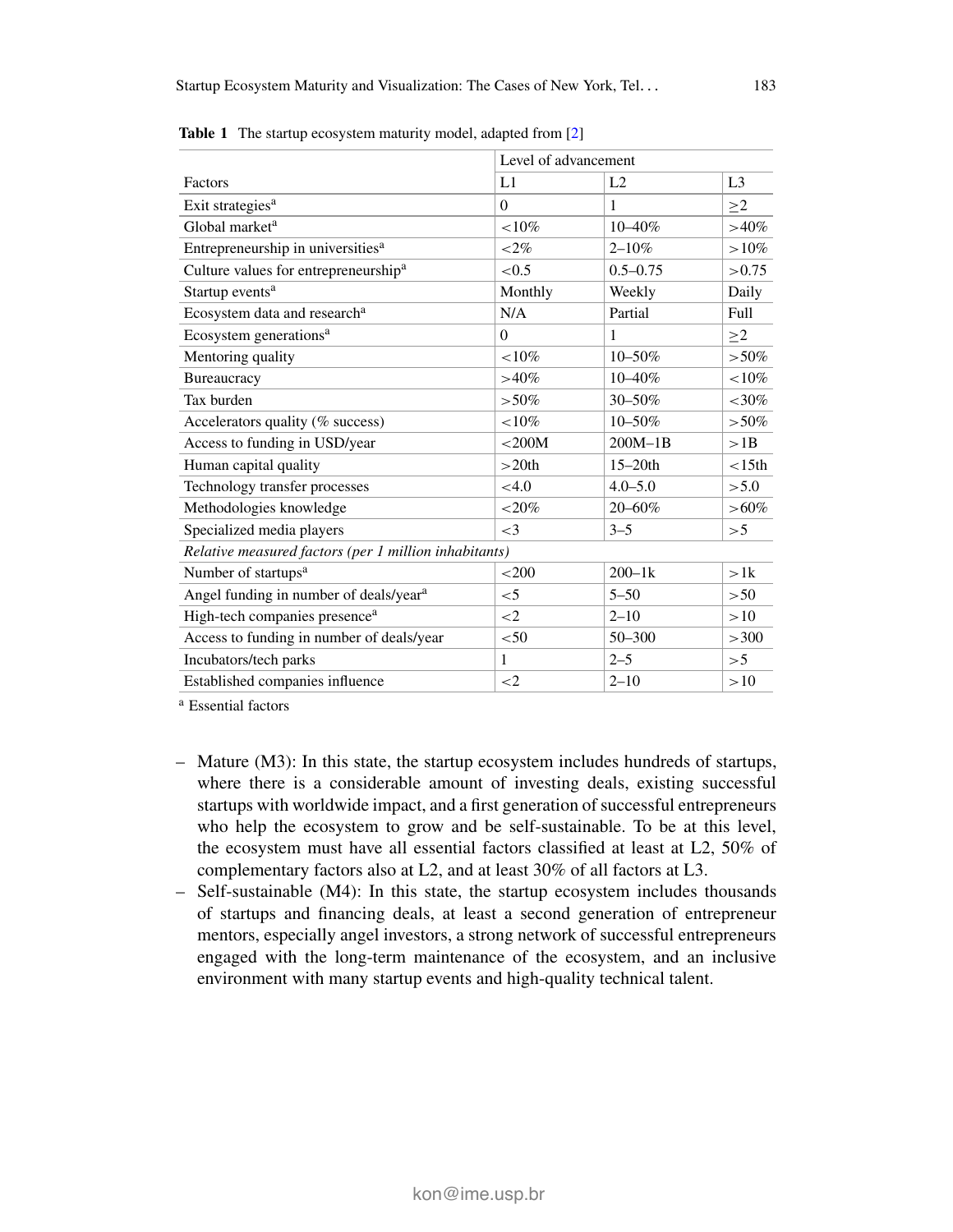| <b>Table 2</b> The metrics                              |                                     |             | Maturity level |                |                |
|---------------------------------------------------------|-------------------------------------|-------------|----------------|----------------|----------------|
| importance for each maturity<br>level, adapted from [2] | Maturity metric                     | M1          | M <sub>2</sub> | M <sub>3</sub> | M <sub>4</sub> |
|                                                         | Exit strategies                     | a           | a              | $\mathbf{c}$   | $\mathbf{c}$   |
|                                                         | Entrepreneurship in universities    | $\mathbf c$ | $\mathbf{c}$   | h              | a              |
|                                                         | Angel funding                       | a           | a              | h              | $\mathbf{c}$   |
|                                                         | Culture values for entrepreneurship | $\mathbf c$ | $\mathbf{c}$   | $\mathbf{c}$   | $\mathbf b$    |
|                                                         | Specialized media                   | a           | h              | $\mathbf{c}$   | $\mathbf{c}$   |
|                                                         | Ecosystem data and research         | a           | a              | h              | $\mathbf{c}$   |
|                                                         | Ecosystem generations               | a           | a              | h              | $\mathbf{c}$   |
|                                                         | Events                              | $\mathbf c$ | $\mathbf{c}$   | h              | a              |
|                                                         |                                     |             |                |                |                |

<sup>a</sup> Not so important

 $^{\rm b}$  Important

<sup>c</sup> Very important

The maturity model also includes a simplified metrics importance table (as shown in Table 2) which indicates how significant a factor is in each one of the maturity states. This can be helpful for the main players in a startup ecosystem by showing them where they should focus their efforts for the ecosystem's development.

The presented maturity model has been validated and refined through an extensive case study of the New York startup ecosystem.

After the maturity model validation, we developed a web-based application to provide a graphical and interactive interface to the maturity model. The objective is to represent the model in an easier to understand and usable manner, and to enable different stakeholders to explore the characteristics and status of a startup ecosystem, without the preknowledge of the maturity model underneath.

## **3 The Maturity of Three Startup Ecosystems**

Tel Aviv, São Paulo, and New York startup ecosystems were investigated in the process of building the maturity model, and their maturity evaluations are presented in this section.

## *3.1 An Overview of the Three Startup Ecosystems*

**Tel Aviv Startup Ecosystem** Israel is well known as a startup nation [5], and is reputed to have the most startups per capita. Most startups in Israel are located in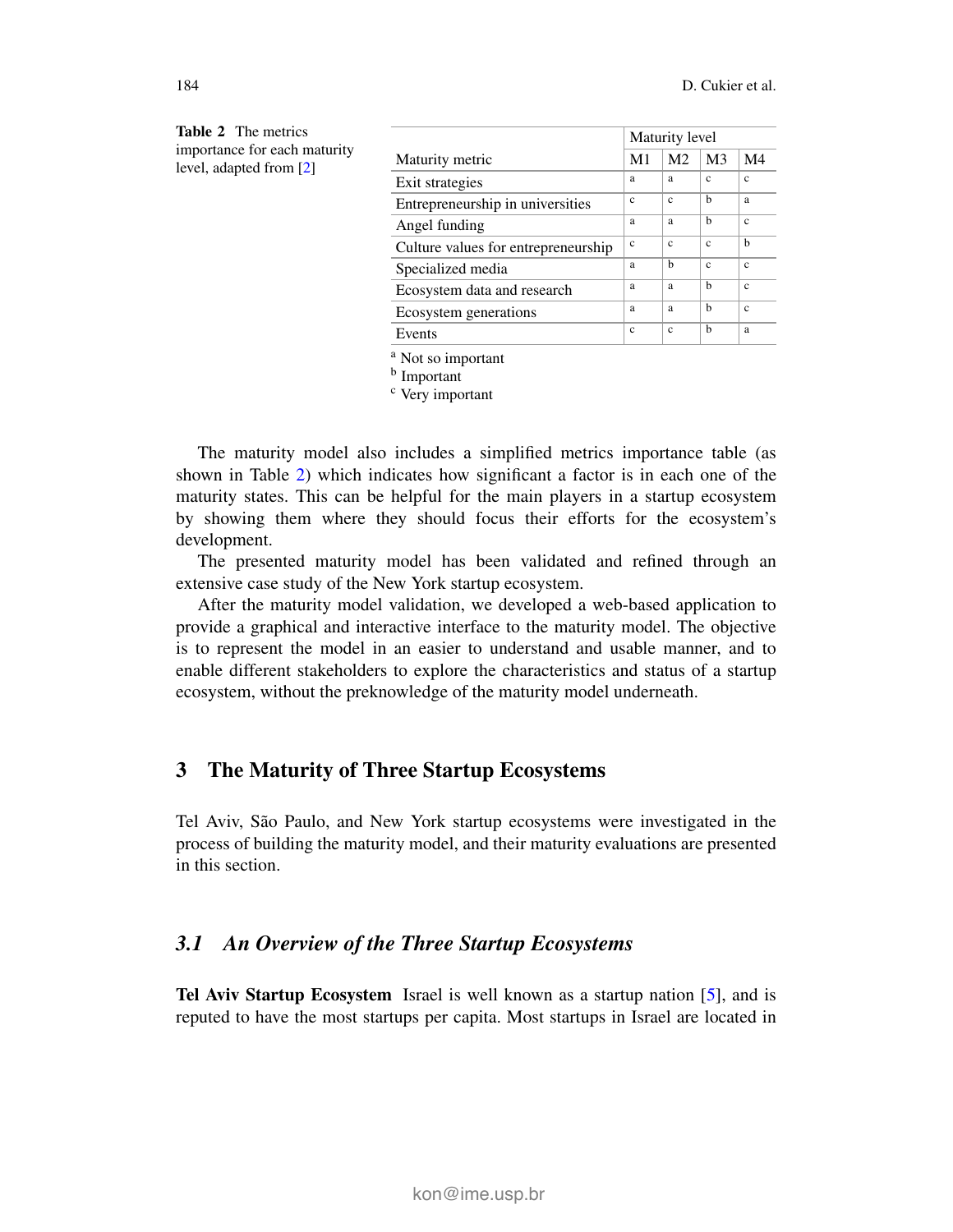Tel Aviv, which is a highly ranked startup ecosystem with global fame. Despite the history of conflicts and tensions, Tel Aviv has become a leader in launching high-tech businesses. Being a country with a small population and a paucity of natural resources, Tel Aviv and Israel in general have to rely on alternative resources, especially people. Israel's mandatory military service is a contributing factor in this aspect, as it exposes young people to accountability and responsibility.

After certain economic difficulties in the 1980s and a change in the government toward a more liberal view of the economy, public policies changed toward strengthening the private sector. Although still with a strong well-fare state and governmentsupported funding for health, education, and research, nowadays, the private sector is the one that drives most of the Israeli innovation and economy. Beginning in the 1970s, large high-tech multinational companies started to establish research and development (R&D) centers in Israel attracted by the comparatively cheap, highquality scientific and engineering labor. Nowadays, Israel hosts R&D centers from most major IT companies in the world, including Intel, IBM, Microsoft, Google, HP, Yahoo!, Facebook, Oracle, SAP, Cisco, Siemens, and Motorola [3].

**São Paulo Startup Ecosystem** São Paulo is the largest Brazilian city, the 12th largest city in the world. It is the financial center of Brazil and hosts the headquarters of many major companies and banks, including many foreign companies doing business in Brazil. São Paulo is home to the Bovespa, the largest stock and bond exchange in Latin America. It has several leading science and technology universities. Foremost among them is University of São Paulo (USP), founded in 1934, one of the largest universities in the world, with more than 90,000 students (of whom almost one-third are masters and doctoral students); 4 of its 11 campuses are located in the São Paulo metropolis [4]. The city concentrates over 60% of startup investments in Brazil and well over 2000 ventures working on tech-based products and services.

São Paulo is the Latam base of many Fortune 500 companies and tech giants like Spotify, Airbnb, Google, Netflix, and Amazon. It is also home to many local unicorns, including 99 (sold to Didi), PagSeguro (IPO at NYSE), Nubank (now a decacorn valued at US\$10B), Stone (IPO at NASDAQ), and iFood.

**New York Startup Ecosystem** New York City is the business capital of the world, as well as the center of advertising and the financial, food, and fashion industry. It is supported by a robust high-tech entrepreneurial policies system and a strong pool of human capital, blossomed into FinTech, FashionTech, FoodTech, AdTech, Marketing Tech, Real Estate Tech, and so on.

In the late 1990s, New York City was in its nascent phase and had already acquired much of the necessary support infrastructure to evolve quickly: the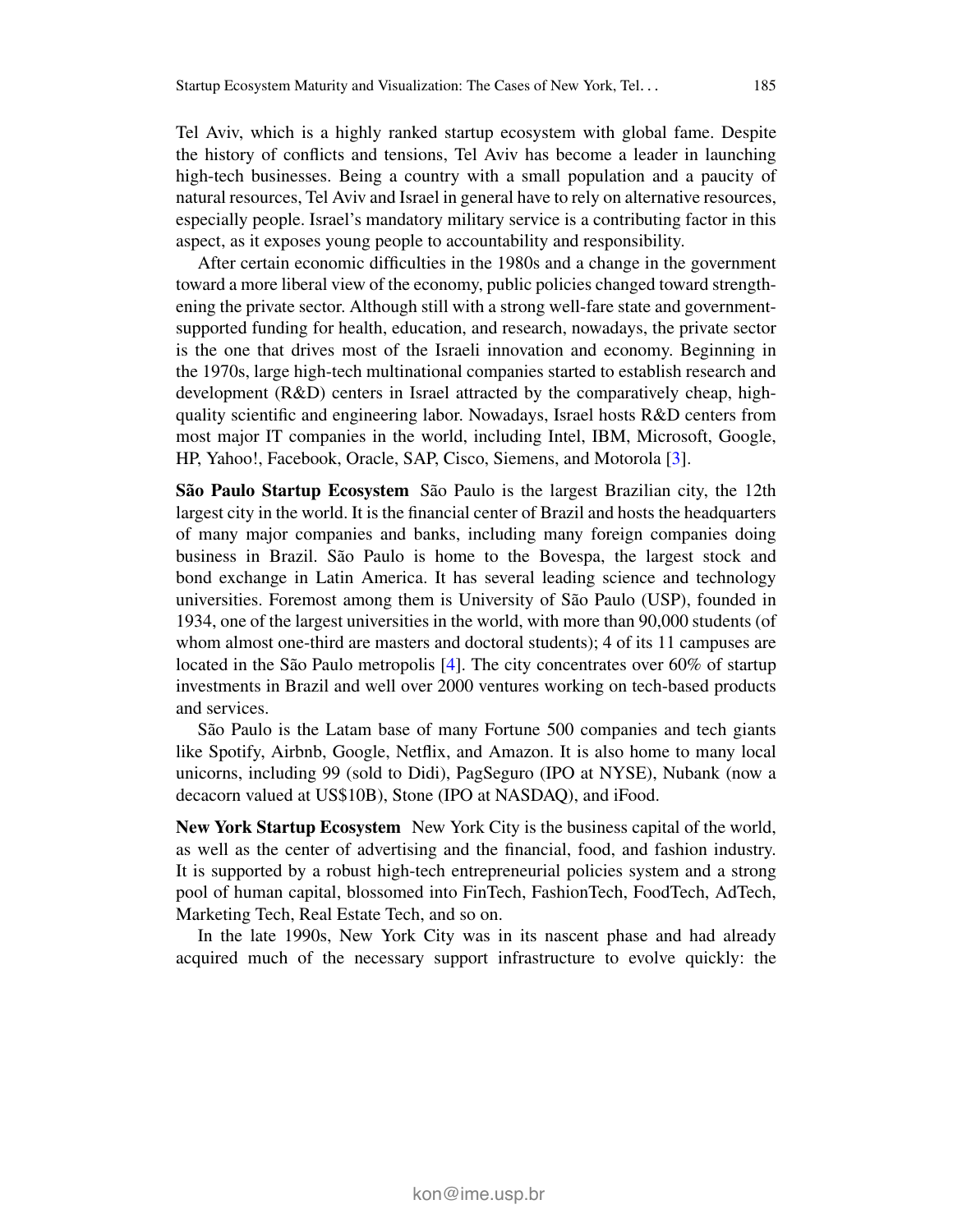metropolitan region is home to top research universities like Cornell, Columbia, New York University, and the City University of New York, which all have special programs for entrepreneurs; many (sometimes free) co-working spaces like General Assembly and WeWork (which was valued \$17 billion in 2016) started to emerge; the public transportation system is efficient; and big tech companies established offices in the city (for instance, Google's office in the Chelsea neighborhood).

## *3.2 The Maturity Levels of the Three Ecosystems*

Applying the maturity model described in Table 1, the maturity levels of the three ecosystems were evaluated as shown in Table 3.

The analysis of the three startup ecosystems at two different maturity levels, and their evolution through the maturity levels, revealed many insights regarding how a startup ecosystem can evolve healthily. Among them, several key points are:

**The Minimum Requirements for a Startup Ecosystem to Exist in Its Nascent Stage** One of the first requirements for an ecosystem to exist is to have great entrepreneurs. It seems obvious that any startup ecosystem needs entrepreneurs, but it is not so obvious that the entrepreneurs are the seed of everything. This means that talented entrepreneurs are necessary even at the first nascent stage of an ecosystem. The existence of high-quality research universities in the region is an important attractor for these talents, especially when there are programs for tech entrepreneurship. The presence of big tech companies can also be considered a talent attractor, but not necessarily all the talents will become entrepreneurs.

By analyzing the three startup ecosystems, it is clear that all of them surpassed the nascent stage.

**The Requirements for a Startup Ecosystem to Be Self-Sustainable** A startup ecosystem reaches a self-sustainable level when there are at least two generations of successful entrepreneurs that start reinvesting their wealth in the ecosystem by becoming angel investors and offering their mentorship. This is only possible when there are many opportunities for merge and acquisition (M&A) as well as initial public offerings (IPOs) in the market, and, moreover, when the entrepreneurial culture is widely accepted and understood, supported by high-quality educational institutions, and startup events happen almost every day. When the ecosystem reaches the self-sustainable maturity level, the media also plays the role of maintaining the momentum and awareness of the public.

Both Tel Aviv and New York are considered to have reached the self-sustainable maturity level. On the other hand, São Paulo has not reached this stage yet, since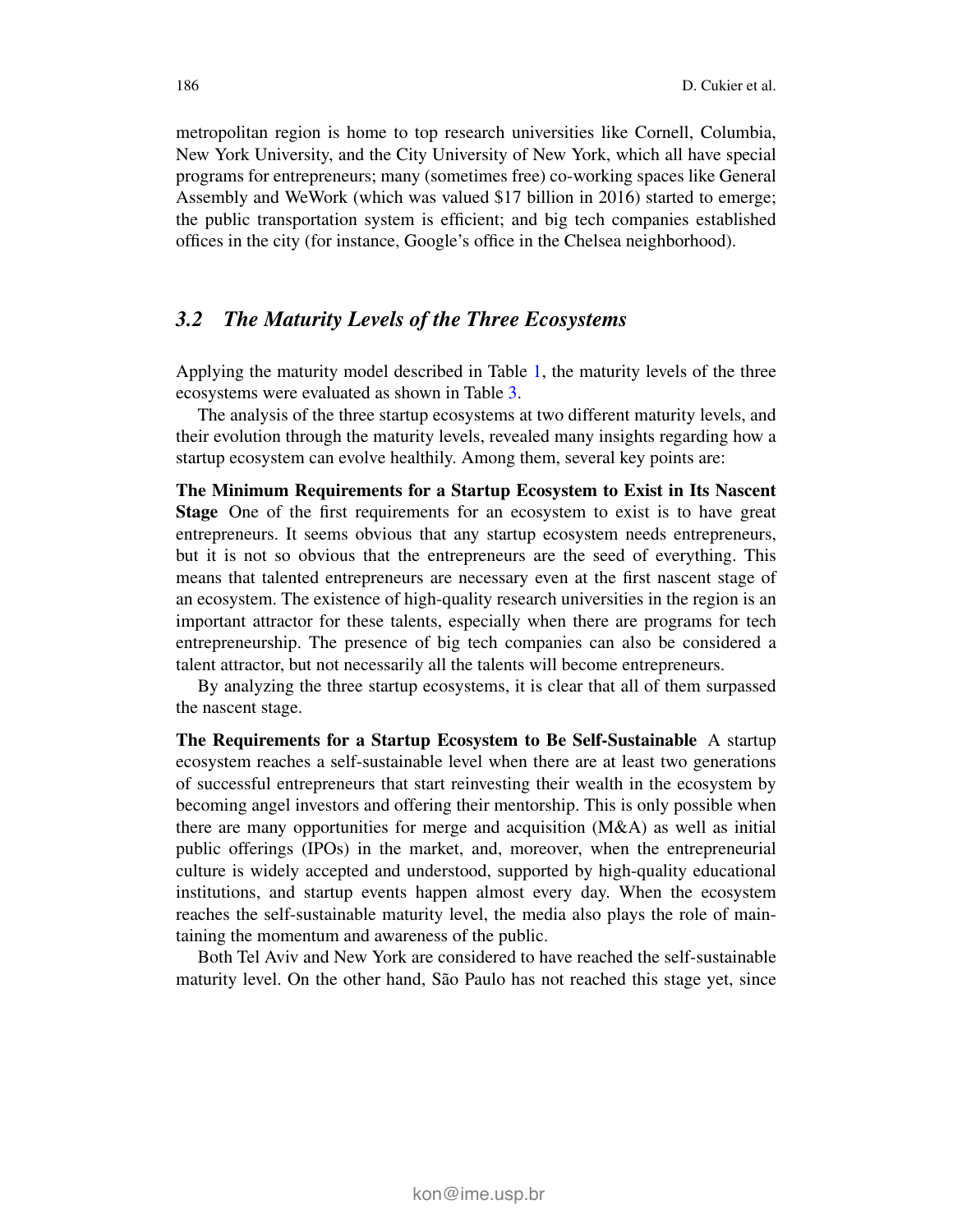|                                                    | Startup ecosystem |           |                  |
|----------------------------------------------------|-------------------|-----------|------------------|
| Factor                                             | Tel Aviv          | São Paulo | New York         |
| Exit strategies <sup>a</sup>                       | L <sub>3</sub>    | L2        | L <sub>3</sub>   |
| Global market <sup>a</sup>                         | L <sub>3</sub>    | L2        | L <sub>3</sub>   |
| Entrepreneurship in universities <sup>a</sup>      | L <sub>3</sub>    | L2        | L3               |
| Culture values for entrepreneurship <sup>a</sup>   | L <sub>3</sub>    | L2        | L <sub>3</sub>   |
| Startup events <sup>a</sup>                        | L <sub>3</sub>    | L2        | L <sub>3</sub>   |
| Ecosystem data and research <sup>a</sup>           | L <sub>3</sub>    | L2        | L <sub>3</sub>   |
| Ecosystem generations <sup>a</sup>                 | L <sub>3</sub>    | L2        | L <sub>3</sub>   |
| Mentoring quality                                  | L <sub>3</sub>    | L2        | L <sub>3</sub>   |
| Bureaucracy                                        | L2                | L1        | L <sub>3</sub>   |
| Tax burden                                         | L2                | L1        | L <sub>3</sub>   |
| Accelerators quality (% success)                   | L <sub>3</sub>    | L1        | L <sub>3</sub>   |
| Access to funding in USD/year                      | L <sub>3</sub>    | L2        | L <sub>3</sub>   |
| Human capital quality                              | L <sub>3</sub>    | L2        | L <sub>3</sub>   |
| Technology transfer processes                      | L <sub>3</sub>    | L1        | L <sub>3</sub>   |
| Methodologies knowledge                            | L2                | L2        | L2               |
| Specialized media players                          | L2                | L2        | L <sub>3</sub>   |
| Number of startups <sup>a</sup>                    | L <sub>3</sub>    | L2        | L <sub>3</sub>   |
| Angel funding in number of deals/year <sup>a</sup> | L <sub>3</sub>    | L2        | L <sub>3</sub>   |
| High-tech companies presence <sup>a</sup>          | L <sub>3</sub>    | L2        | L <sub>3</sub>   |
| Access to funding in number of deals/year          | L <sub>3</sub>    | L1        | L <sub>3</sub>   |
| Incubators/tech parks                              | L <sub>3</sub>    | L2        | L <sub>3</sub>   |
| Established companies influence                    | L <sub>3</sub>    | L2        | L <sub>3</sub>   |
| <b>Essential factors</b>                           | L3(10)            | 12(10)    | L3(10)           |
| Complementary factors                              | L2(4)             | L1(5)     | L2(1)            |
|                                                    | L3(8)             | L2(7)     | L3(11)           |
| Maturity level                                     | Self-sustainable  | Evolving  | Self-sustainable |
|                                                    | (M4)              | (M2)      | (M4)             |

**Table 3** The detailed information on the maturity levels of the three startup ecosystems, adapted from [2]

<sup>a</sup> Essential factors

the required characteristics, such as an evolved IPO market or two generations of successful entrepreneurs, do not exist in the ecosystem.

**The Evolution of a Startup Ecosystem** It is possible for self-sustainable ecosystems to exist if the local culture values the entrepreneurial behavior. For instance, when comparing New York with Boston, the startup ecosystem in Boston (the home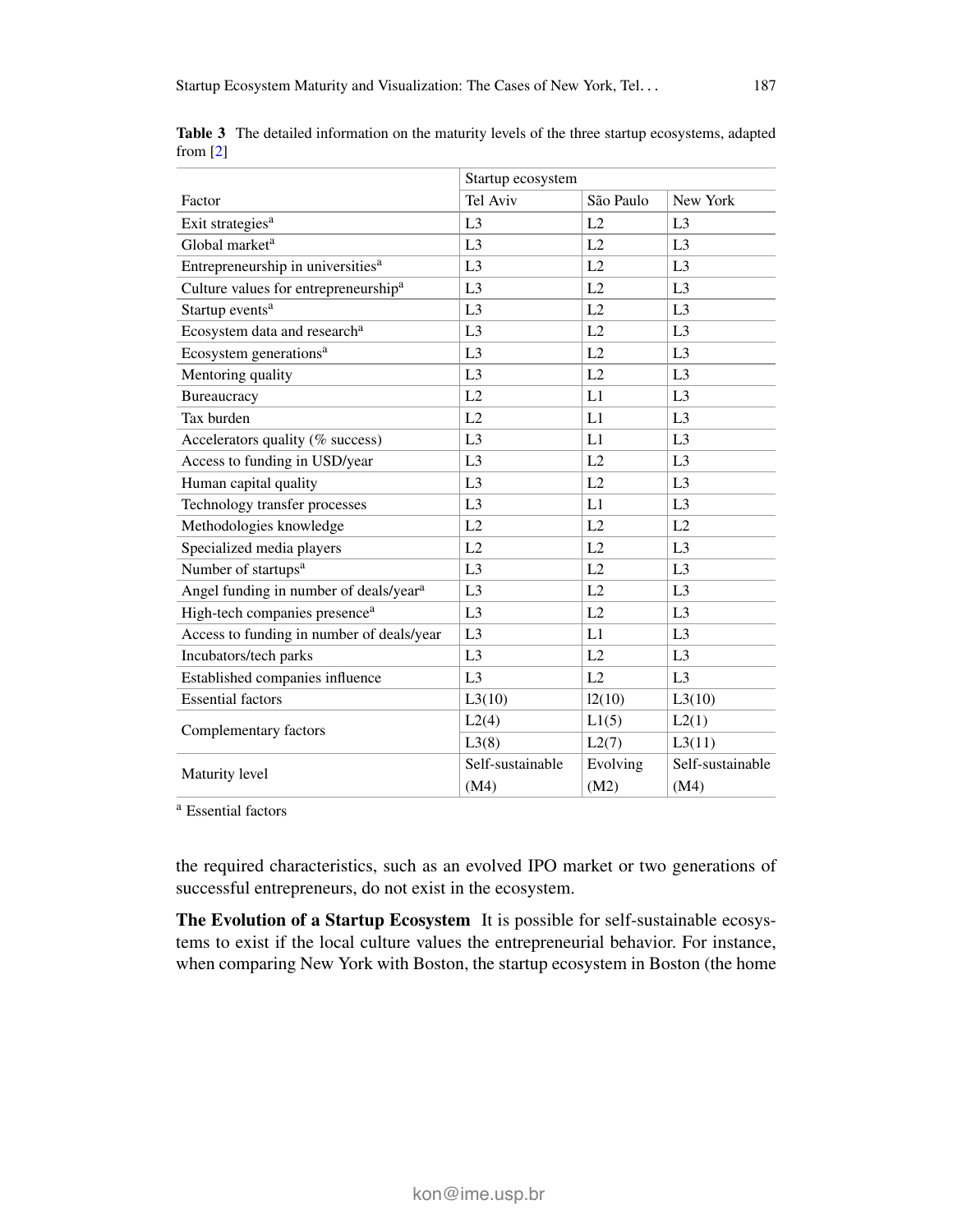of MIT) did not take off as fast as that in New York, because the local culture of Boston is much more conservative, while New Yorkers are more open to risk. Entrepreneurial culture, which is something very difficult to change in a short term, plays a significant role in the evolution of a startup ecosystem.

> The maturity levels of three major startup ecosystems: – Tel Aviv: Self-sustainable (M4) – Sa˜o Paulo: Evolving (M2) – New York: Self-sustainable (M4)

Nevertheless, the evolution of São Paulo startup ecosystem shows that culture can change, though it may take time. There, the first generation of tech entrepreneurs started timidly in 2000. At that time, young people were supposed to finish their university degrees and find a job. After 15 years, the scenario changed to a culture in which being an entrepreneur is a lifestyle. São Paulo is a city with many characteristics similar to New York: a large metropolis, with millions of people (mostly first-, second-, and third-generation immigrants); a financial, advertising, and business center; and a culture of hard work, where time is money. São Paulo has all the potential to evolve from the evolving (M2) level to mature (M3) or even self-sustainable, but for that to happen, it must overcome important obstacles, like developing more policies for tech-talent attraction; reducing the tax burden; improving the law framework for company creation and closing; investing in mobility infrastructure to facilitate access to high-quality universities; and advancing the investment market.

It is important to emphasize that the maturity levels of the three startup ecosystems reported in this chapter were evaluated based on the data collected in 2015 and 2016. Tel Aviv and New York were already at M4 (self-sustainable) maturity level at that moment, and so there would be no big difference compared to their maturity levels in 2019. São Paulo, on the other hand, has much evolved in the last several years. Even though it is subject to further research, it is quite probable that the maturity level of São Paulo startup ecosystem has reached M3 (mature) level in 2019.

### **4 Startup Ecosystem Maturity Visualization**

In this section, we present a web-based application that implemented the maturity model. It provides a graphical and interactive user interface to explore the maturity evaluation of startup ecosystems.

The web application provides three levels of representation of the maturity of a startup ecosystem: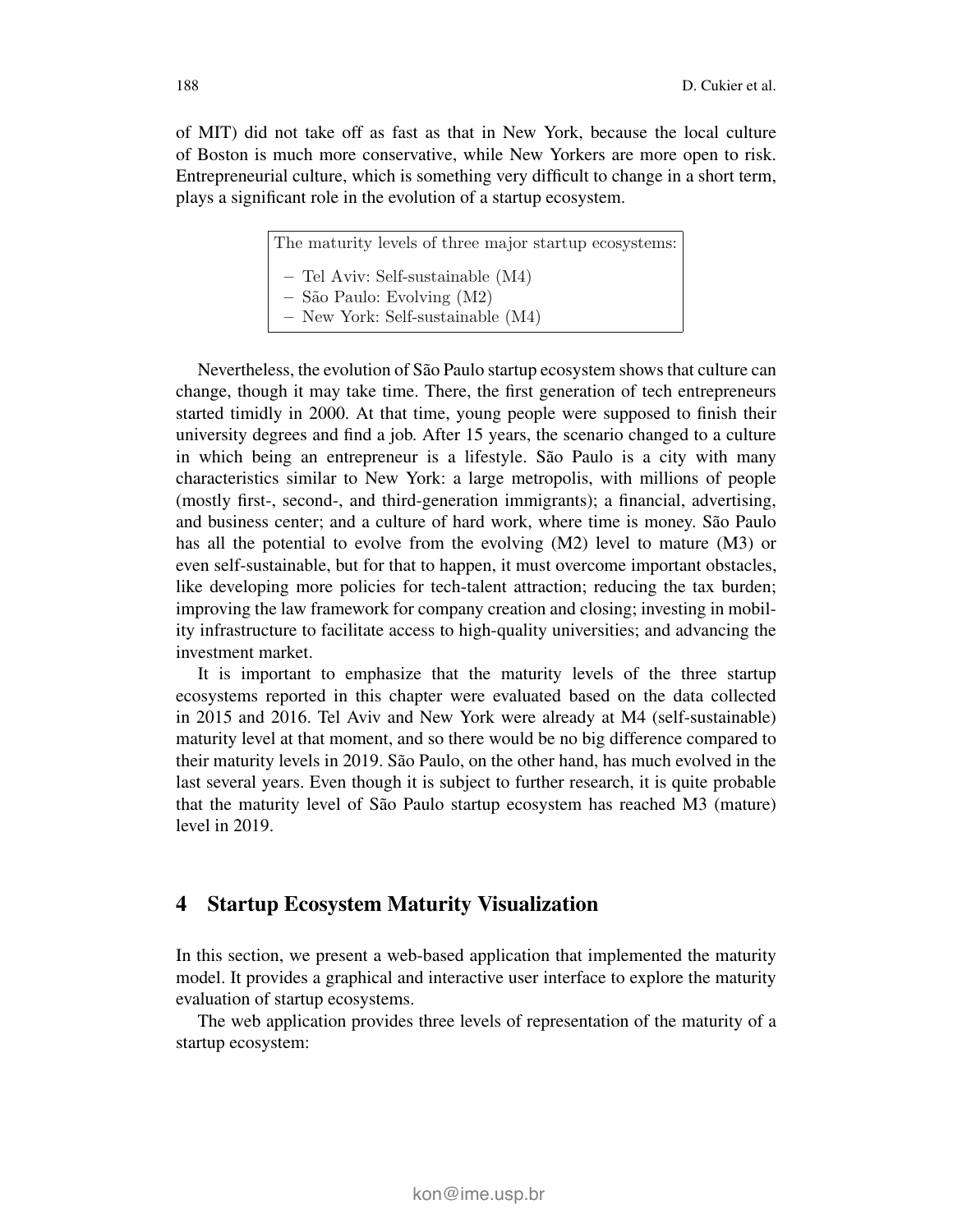

**Fig. 2** The illustration of the overall maturity level of São Paulo startup ecosystem



**Fig. 3** The dimensions of the startup ecosystem factors

- A general view of the overall maturity level (M1, M2, M3, or M4)
- A clustered view of the maturity level along eight dimensions
- A zoomed-in view of one dimension with the clustered factors, their levels of advancement, and the explanation and advice related to that dimension

The overall maturity level of a startup ecosystem is visualized in a fairly straightforward manner, e.g., as shown by Fig. 2.

To visualize the detailed evaluation of the 22 factors and their levels of advancement (as explained in Table 3), we clustered the factors into 8 different dimensions. Figure 3 is the schema of this clustering. To visualize each dimension, we needed to decide the maturity value of each dimension, which was in turn decided by the levels of advancement of the factors mapped into this dimension. For this purpose, we used calculation tables illustrated by Table 4 for each startup ecosystem (using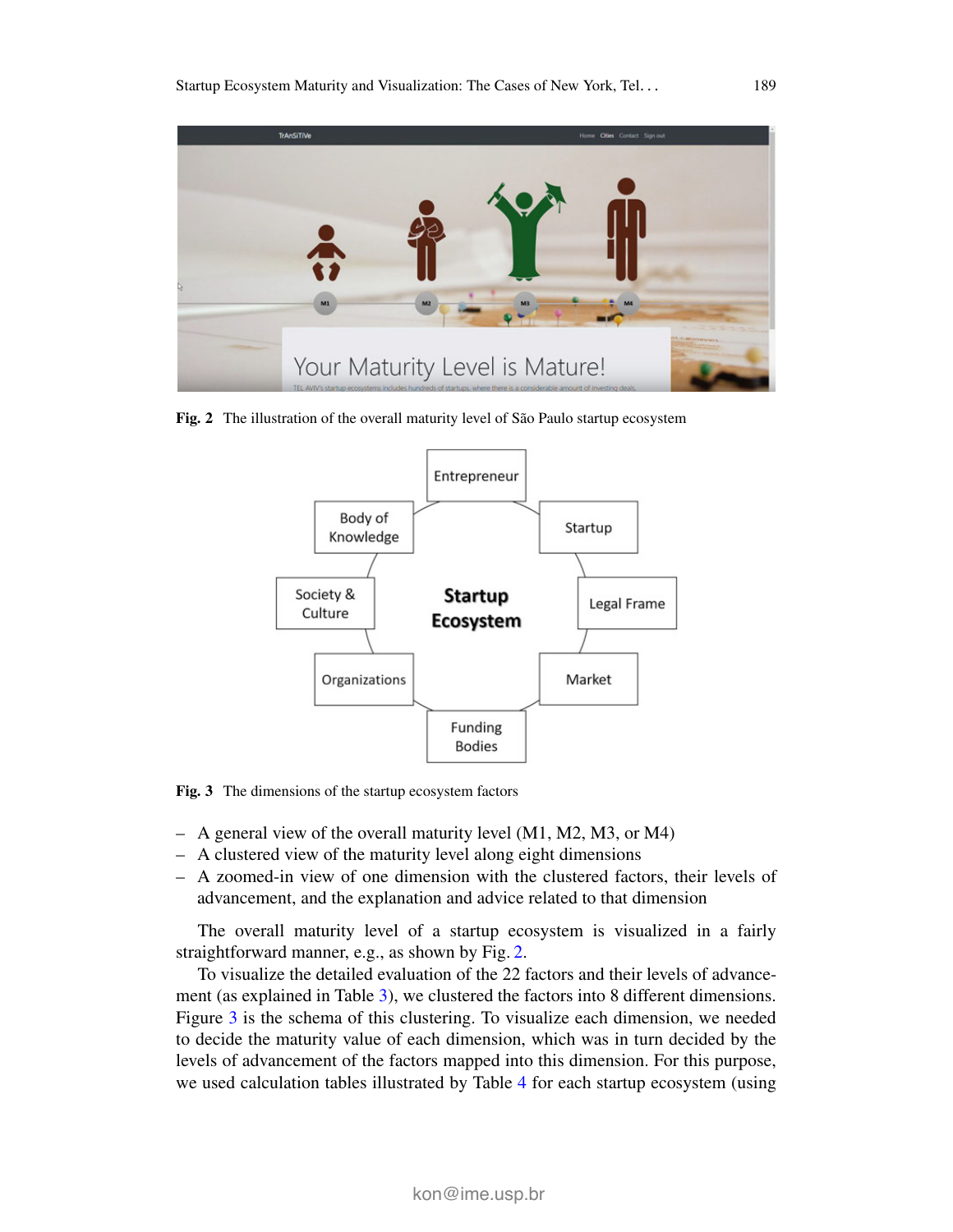| Table 4 The clusters of the startup ecosystem factors into dimensions and maturity value calculation |               |                          |                   |               |                     |                |              |              |
|------------------------------------------------------------------------------------------------------|---------------|--------------------------|-------------------|---------------|---------------------|----------------|--------------|--------------|
|                                                                                                      | Dimensions    |                          |                   |               |                     |                |              |              |
| Factors                                                                                              | Startup       | Entrepreneur             | Body of knowledge | Organizations | Society and culture | Funding bodies | Market       | Legal frame  |
| Exit strategies <sup>a</sup>                                                                         | $\mathcal{L}$ |                          |                   | $\mathcal{L}$ |                     | $\mathcal{L}$  |              |              |
| Global market <sup>a</sup>                                                                           |               |                          |                   |               |                     |                | $\mathbf{C}$ |              |
| Entrepreneurship in<br>universities <sup>a</sup>                                                     |               |                          | $\mathcal{L}$     | $\mathcal{L}$ |                     |                |              |              |
| Culture values for<br>entrepreneurship <sup>a</sup>                                                  |               |                          |                   |               | $\mathcal{L}$       |                |              |              |
| Startup events <sup>a</sup>                                                                          |               |                          |                   |               | $\mathcal{L}$       |                |              |              |
| Ecosystem data and<br>$\rm research^a$                                                               |               |                          |                   | $\mathcal{L}$ |                     | $\mathcal{L}$  |              | $\mathbf{C}$ |
| generations <sup>a</sup><br>Ecosystem                                                                |               | $\mathbf{C}$             |                   |               | $\mathcal{L}$       |                |              |              |
| Mentoring quality                                                                                    |               | $\mathbf{c}$             |                   |               |                     |                |              |              |
| Bureaucracy                                                                                          |               |                          |                   |               |                     |                |              |              |
| Tax burden                                                                                           |               |                          |                   |               |                     |                |              |              |
| Accelerators quality<br>(% success)                                                                  |               |                          |                   |               |                     |                |              |              |
| Access to funding in<br>USD/year                                                                     |               |                          |                   |               |                     | $\mathcal{L}$  |              |              |
| Human capital<br>quality                                                                             |               | $\overline{\mathcal{C}}$ | $\mathcal{L}$     |               |                     |                |              |              |
| Technology transfer<br>processes                                                                     |               |                          |                   |               |                     |                |              |              |
| Methodologies<br>knowledge                                                                           |               |                          | $\mathbf{c}$      |               |                     |                |              |              |
| Specialized media<br>players                                                                         |               |                          |                   |               | $\mathcal{L}$       |                |              |              |

Table 4 The clusters of the startup ecosystem factors into dimensions and maturity value calculation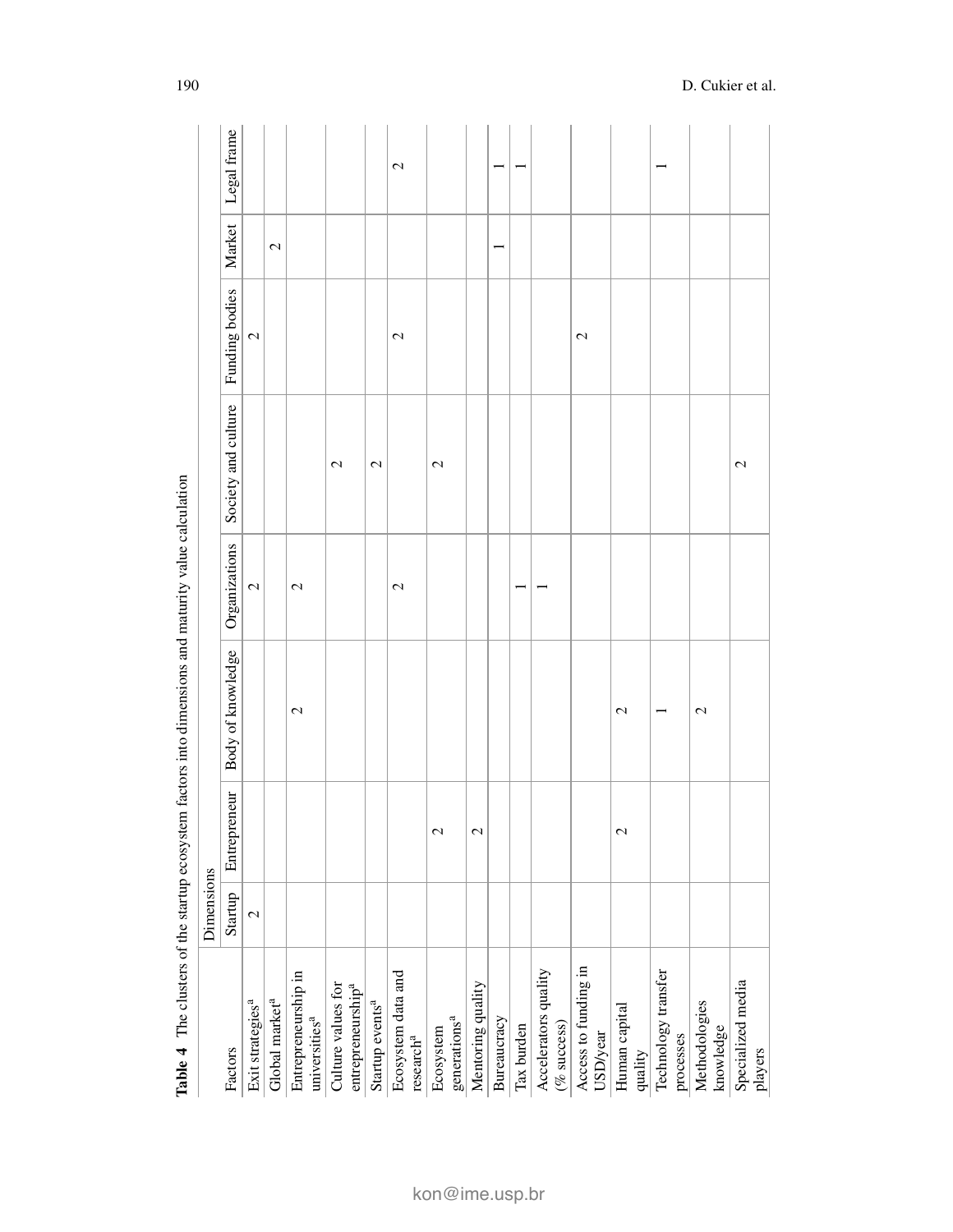| Number of startups <sup>a</sup>                       | $\mathcal{C}$ | 2               |                |                         |                 |             | 2                 |      |
|-------------------------------------------------------|---------------|-----------------|----------------|-------------------------|-----------------|-------------|-------------------|------|
| Angel funding in number<br>of deals/year <sup>a</sup> |               |                 |                |                         |                 | $\mathbf 2$ |                   |      |
| High-tech companies<br>presence <sup>a</sup>          |               |                 |                | $\mathcal{C}$           |                 |             |                   |      |
| number of deals/year<br>Access to funding in          |               |                 |                |                         |                 |             |                   |      |
| Incubators/tech parks                                 |               |                 |                | $\mathcal{L}$           |                 |             |                   |      |
| Established companies<br>influence                    | N             | $\mathcal{L}$   |                | $\overline{\mathsf{c}}$ | $\mathbf{C}$    |             |                   |      |
| Evaluated maturity value<br>of dimension              |               | $\overline{10}$ | $\overline{ }$ | $\Xi$                   | $\overline{10}$ | ç           | 5                 | 5    |
| Maximum maturity value<br>of dimension                | σ             | 15              | $\overline{2}$ | $\overline{24}$         | 15              | 15          | $\mathbf{\Omega}$ | 12   |
| value/Maximum value)<br>$%$ (Evaluated                | 0.67          | 0.67            | 0.58           | 0.58                    | 0.67            | 0.6         | 0.56              | 0.42 |
| $\limsup_{n\to\infty}$ is at $\limsup_{n\to\infty}$   |               |                 |                |                         |                 |             |                   |      |

Essential factors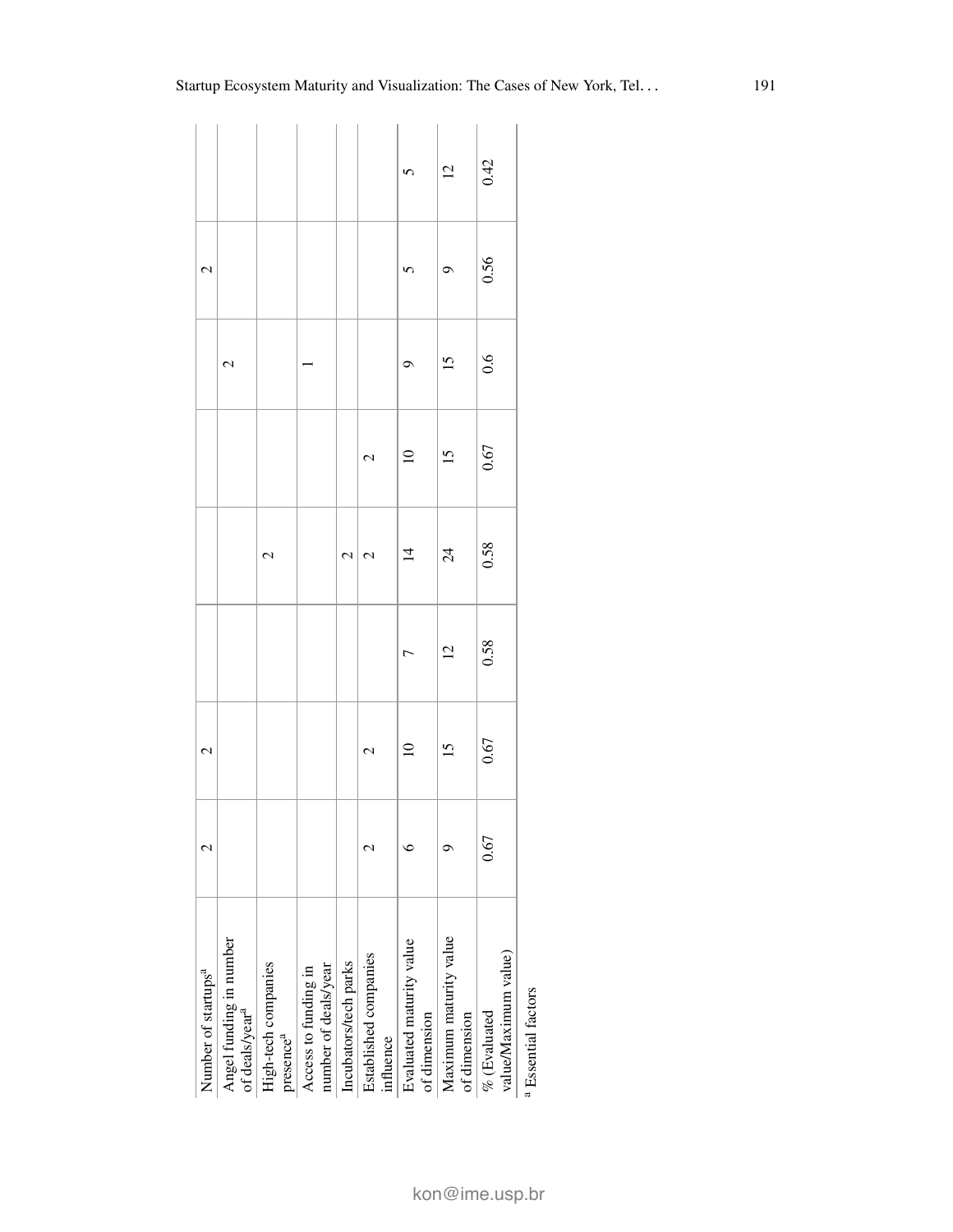

**Fig. 4** The clustered view of the maturity level of a startup ecosystem: the examples of Tel Aviv and São Paulo

São Paulo as an example. Note that one factor can be mapped to more than one dimension).

The clustering dimensions and the calculation tables provide the basis to create the clustered view and the zoomed-in view of the maturity of a startup ecosystem, as shown in Figs. 4 and 5. These two views use Google Map to visualize the geographical location of an ecosystem, and also apply the day/night map style, as shown in the two figures.

We have evaluated the web application with several local startup ecosystem stakeholders in Bolzano, Italy. The results were positive from both usefulness and usability perspectives. They pointed to various ways to improve and extend the features of the application, in order to better serve the potential users, who are various startup ecosystem players, and above all, local policy makers.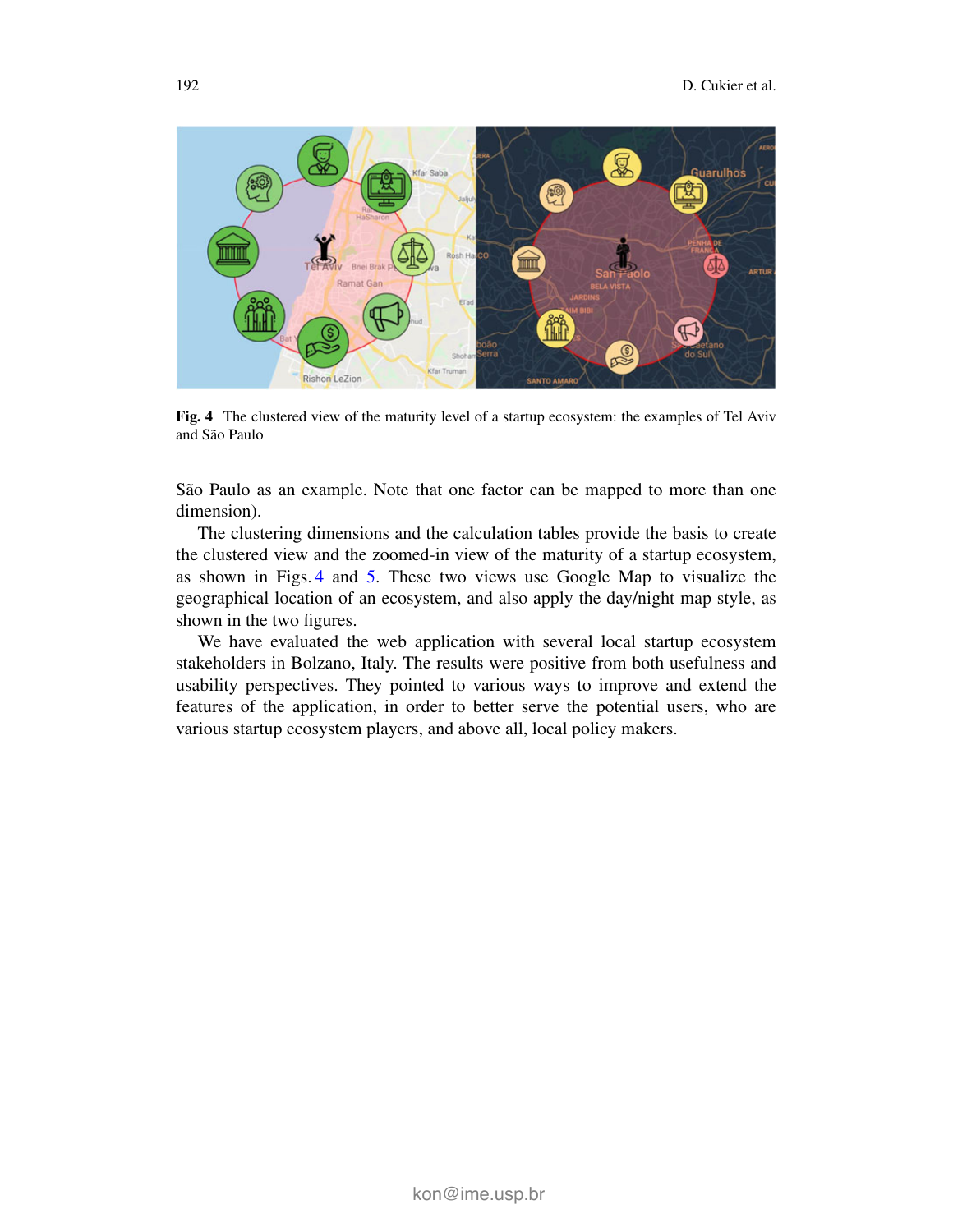

Fig. 5 The zoomed-in view of one dimension of factors from the clustered view: the example of São Paulo **Fig. 5** The zoomed-in view of one dimension of factors from the clustered view: the example of São Paulo